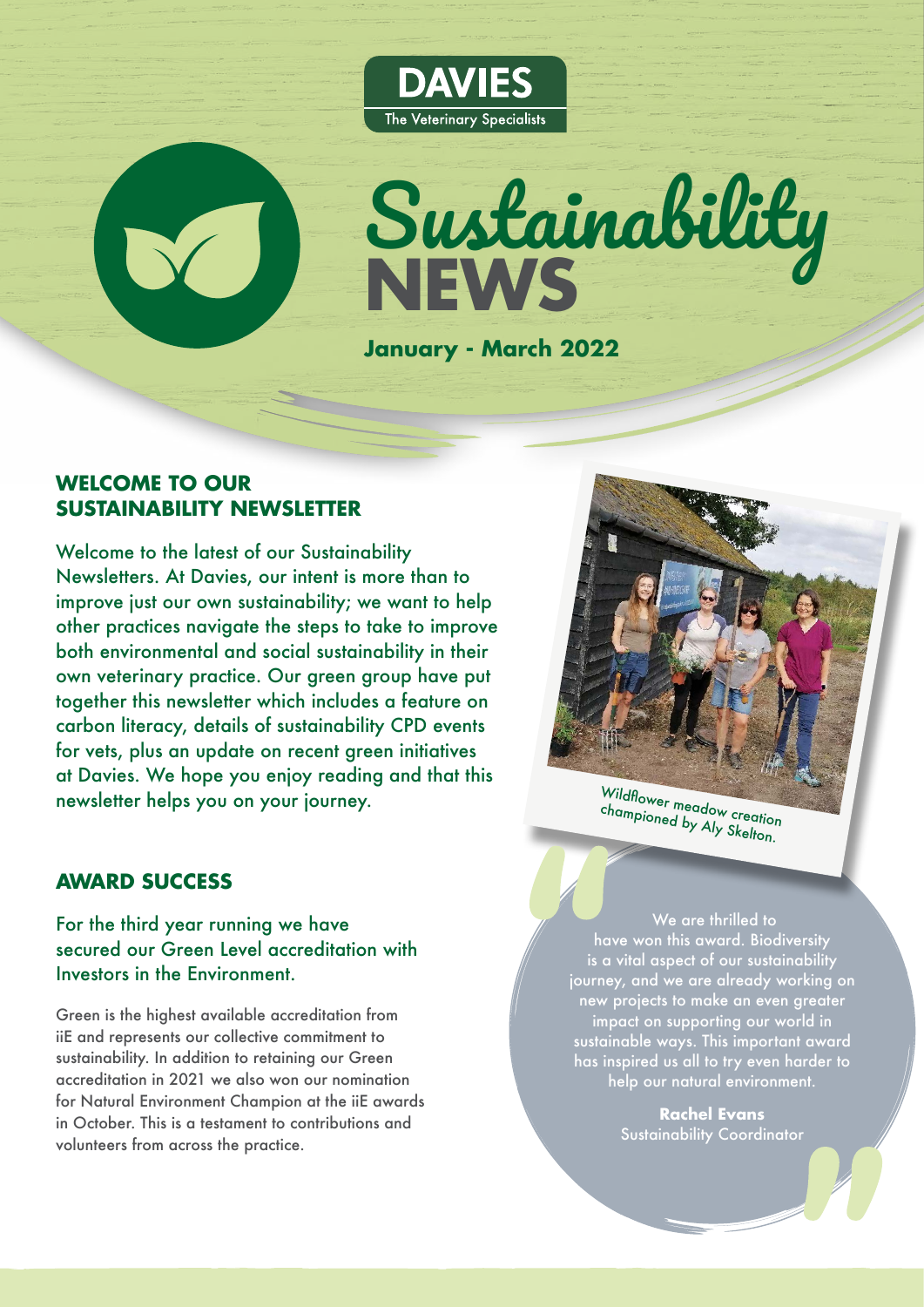

Members of Davies Green Group left to right; Rachel Evans – Sustainability Coordinator, Ben Orton – Hospital Director, Nat Whitley – Internal Medic, Emma-Louise Hiddle – Student RVN, Daisy-May Molyneaux – Client Care, Zoe Halfacree – Soft Tissue Surgeon

#### **AWARD SUCCESS CONTINUED…**

Natural champion is awarded to businesses making exceptional contributions to biodiversity and our highlights include:

- Creation of wildflower meadow and wildlife area
- Litter Pick
- Barn owl box and camera trap installed
- Forest Creation with Forest carbon
- Bereavement tree planting scheme
- Onsite wildflower and bird surveys
- Local wildlife photography
- Jam Jar flowers
- Client Care PC's search engines switched to Ecosia.

Davies and Linnaeus Sustainability Lead Ellie West continued our award success into the new year with a double award win at the first Veterinary Green Awards, hosted by The Webinar Vet. As a practice, we are honoured and excited to share the 'Most Green Practice' award with Old Hall Veterinary Centre in Cumbria while Ellie won 'Most Green Individual' beside Vet Sustain Founder; Laura Higham. We'd like to take this opportunity to congratulate Ellie on her individual success and acknowledge the incredible commitments to sustainability shown by inspiring colleagues across the practice which have helped us to secure this award for our practice. Practice prize money will go towards additional carbon offsetting with Forest Carbon.

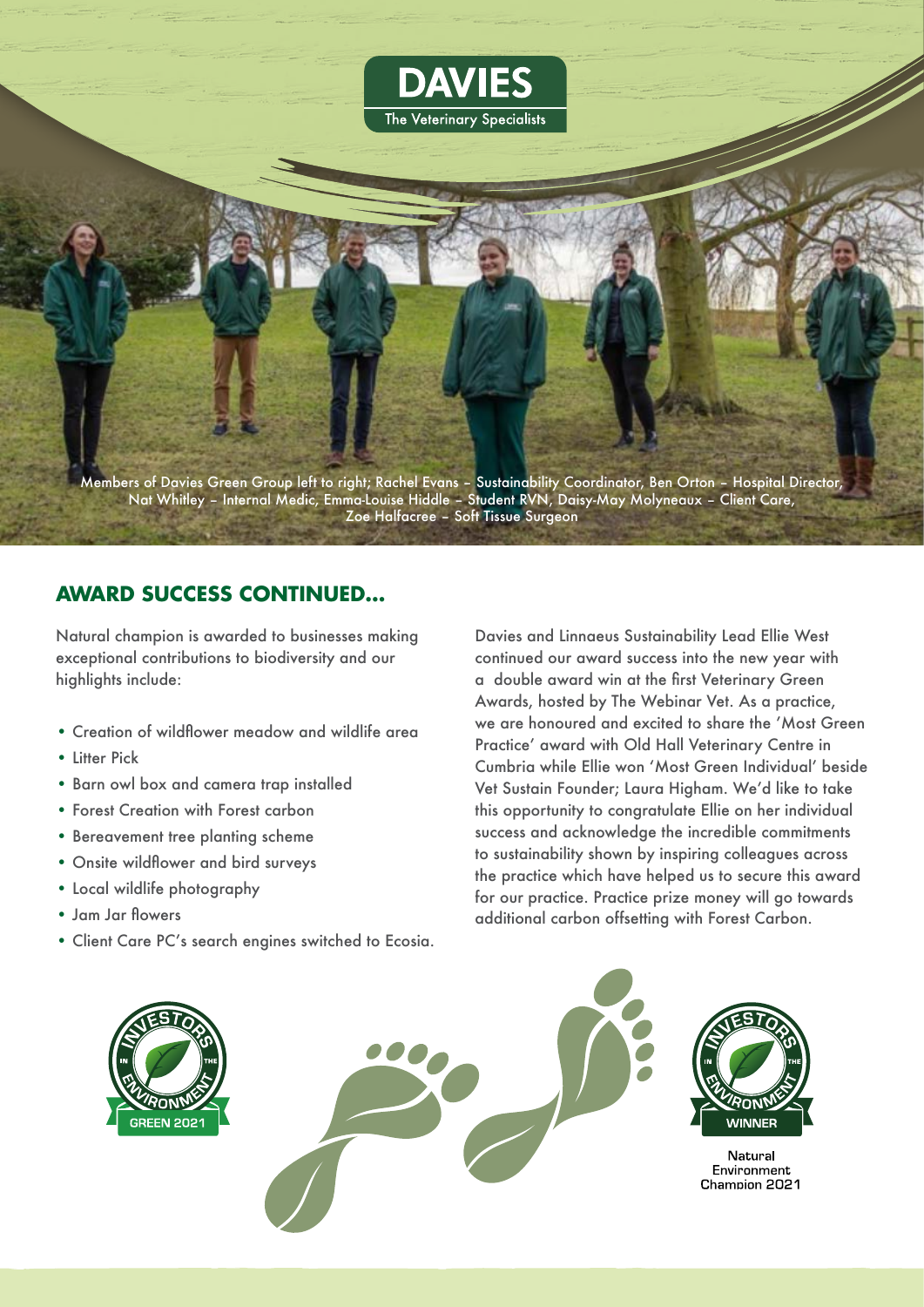

# **CARBON LITERACY**

- Ellie West (Sustainability Lead)



Continuing our newest feature, Ellie West (Anaesthetist and Linnaeus Sustainability Lead) shares Carbon Literacy Facts for Veterinary Professionals.

#### **Background:**

Carbon dioxide is one of many greenhouse gases, and the global warming potentials of other gases can be compared using the carbon dioxide equivalent  $(CO,e)$ , measured in kilograms or tonnes of CO<sub>2</sub>e, where the global warming potential of CO<sub>2</sub> is 1.

#### **This issue, we're discussing: The average UK citizen's carbon emissions per year**

The average UK emissions in 2018 were around 7 tonnes of CO<sub>2</sub>e per person (BEIS, 2021). Based on UN dada to limit global heating to 1.5°C, each citizen's annual carbon emission need to reduce to 2.5 tonnes of CO<sub>2</sub>e by 2030 (Giki Zero). Free tools such as Giki Zero (zero,giki,earth/) allow individuals to calculate their current footprint and can guide emission reductions.

**Originally published to accompany the lecture** "What is happening in veterinary sector - high level perspective" in the Sustainability stream | Friday 26th March | BSAVA Virtual 2021. References on request.



## **CPD AND RESOURCES**

**Building a sustainable future veterinary profession through curriculum change:**  vetsustain.org/work/building-a-sustainable-futureveterinary-profession-through-curriculum-change

**"Becoming Carbon Neutral – a guide to Why, How and When." – The Webinar Vet and Vet Sustain:** Wednesday 16th March 2022 8:00pm GMT.

**Click here to sign up for free** to watch the live CPD session on becoming carbon neutral.

بحرجيجة